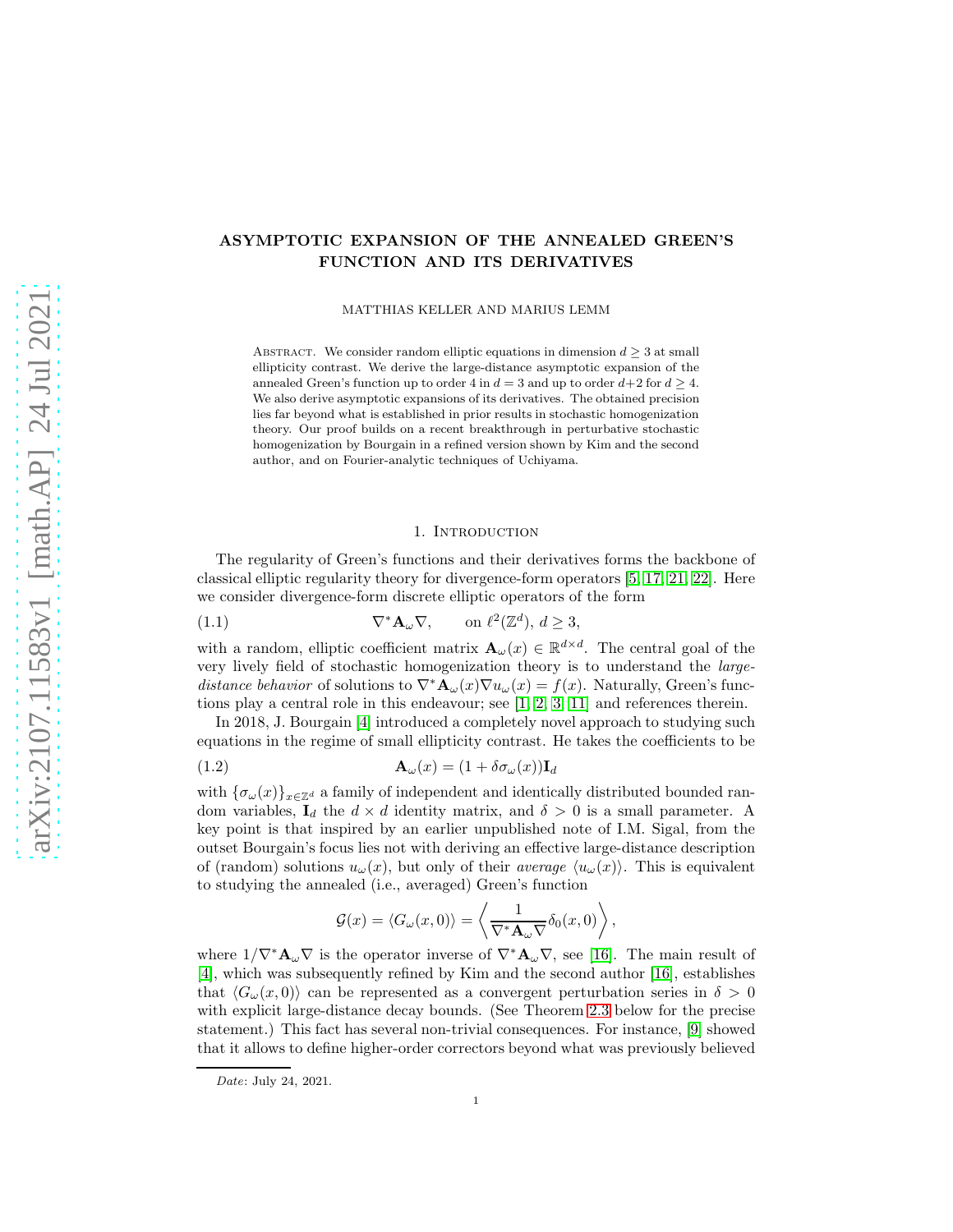possible. A related, intriguing possibility is to extend the main result of [\[4,](#page-13-4) [16\]](#page-14-4) (see Theorem [2.3](#page-3-0) below) to arbitrary ellipticity contrast. This is known as the Bourgain-Spencer conjecture which remains open. See [\[8,](#page-13-6) [10\]](#page-13-7) for recent results in this direction.

For our purposes here, we stay within the small-ellipticity contrast regime and instead focus on a different consequence of the main results in [\[4,](#page-13-4) [16\]](#page-14-4). Namely, [\[16,](#page-14-4) Corollary 3.1] proves that for all multi-indices  $\alpha$  with  $|\alpha| \leq d+1$ ,

<span id="page-1-0"></span>(1.3) 
$$
|\nabla^{\alpha} \mathcal{G}(x)| \leq C_{\alpha} (1+|x|)^{2-d-|\alpha|}, \qquad x \in \mathbb{Z}^{d}.
$$

That is, the first  $d+1$  derivatives match the expected power-law scaling that is familiar from the free Laplacian. (Before these works, [\(1.3\)](#page-1-0) was only known for  $|\alpha| \leq 2$ , in any dimension and for any ellipticity contrast [\[2,](#page-13-2) [6,](#page-13-8) [18,](#page-14-5) [19\]](#page-14-6).)

In the present work, we build further on the results of  $[4, 16]$  $[4, 16]$  to prove a previously unforeseen strong refinement of [\(1.3\)](#page-1-0), a precise asymptotic expansion of  $\nabla^{\alpha} \mathcal{G}(x)$ as  $|x| \to \infty$ .

Our main results can be summarized as follows.

- Theorem [2.6](#page-5-0) provides the asymptotic expansion of  $\mathcal{G}(x)$  as  $|x| \to \infty$  up to order 4 in  $d = 3$  and up to order  $d + 2$  for  $d \geq 4$ .
- Corollary [2.8](#page-6-0) contains analogous asymptotic expansions for the derivatives  $\nabla^{\alpha} \mathcal{G}$  with  $|\alpha| \leq 3$  in  $d = 3$  and  $|\alpha| \leq d+1$  in  $d \geq 4$ . For every derivative taken, one loses one order in the asymptotic expansion of  $\mathcal{G}(x)$ , so when one reaches the last derivative, we only identify the leading-order asymptotics.

In general, these main results go far beyond what can be achieved by the powerful methods of homogenization theory in the regime of small ellipticity contrast. The reason is partly that those methods first describe the random Green's function  $G_{\omega}(x,0)$  which is harder to understand due to probabilistic fluctuations, see e.g. [\[2,](#page-13-2) Theorem 8.20 & Section 9.2], [\[3,](#page-13-3) Corollary 3], [\[13,](#page-14-7) Proposition 4.2] and [\[20,](#page-14-8) Theorem 5.1]. These results can be averaged post-hoc to obtain information on  $\mathcal{G}(x) = \langle G(x, 0) \rangle$  and its derivatives. For instance, it is well-known that the leading term in the expansion is the homogenized Green's function; see [\[2,](#page-13-2) [18\]](#page-14-5) and the other references above. However, the resulting bounds will be much less precise than the expansion we show here in Theorem [2.6](#page-5-0) or Corollary [2.8.](#page-6-0) In particular, there does not appear to be any result on derivatives of order  $\geq 3$  in the literature.

The paper is organized as follows.

- In Section [2](#page-2-0), we define the setting and state the main results.
- In **Section [3](#page-7-0)**, we prove Theorem [2.6.](#page-5-0)
- In **Section [4](#page-11-0)**, we prove Corollary [2.8.](#page-6-0)
- In the Appendix, we include a self-contained derivation of the leading term in Theorem [2.6](#page-5-0) based on [\[16,](#page-14-4) Theorem 1.1].

An open question related to diffusion processes is discussed in Subsection [2.5.](#page-7-1)

We mention that a version of the main results of this paper originally appeared in the preprint [\[15,](#page-14-9) Version 1] about optimal Hardy weights on  $\mathbb{Z}^d$ . The present paper has been split off from that work.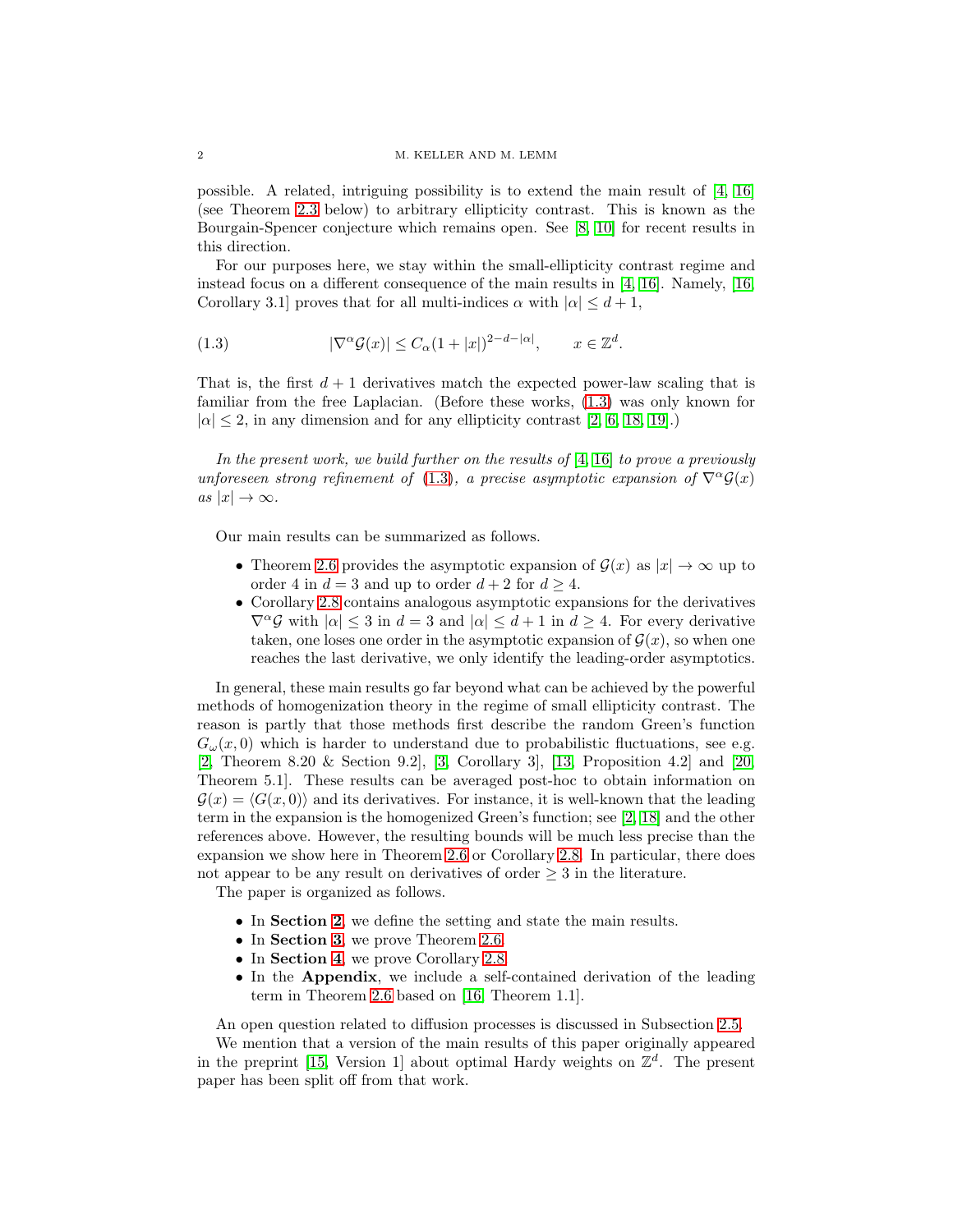# 2. Setup and main results

<span id="page-2-0"></span>We begin by reviewing the setup and the main results of [\[4,](#page-13-4) [16\]](#page-14-4) which form the backbone of our asymptotic expansion. Afterwards, we state our main results, Theorem [2.6](#page-5-0) and Corollary [2.8.](#page-6-0)

2.1. **Basic setting.** Recall the definition of the discrete derivative denoted by  $\nabla =$  $(\nabla_1, \nabla_2, \ldots, \nabla_d)^T$ . For a function  $u : \mathbb{Z}^d \to \mathbb{R}$  or  $\mathbb{C}$ ,

$$
\nabla_j u(x) = u(x + e_j) - u(x)
$$

with  $e_j$  the jth canonical basis vector. Its  $\ell^2(\mathbb{Z}^d)$ -adjoint is denoted by  $\nabla^*$  =  $(\nabla_1^*, \ldots, \nabla_d^*)$  and acts as

$$
\nabla_j^* u(x) := u(x - e_j) - u(x).
$$

Then  $\nabla^* \nabla = -\Delta$  is the usual discrete Laplacian, a positive operator.

<span id="page-2-1"></span>**Assumption 2.1.** Let  $\{\sigma_{\omega}(x)\}_{x \in \mathbb{Z}^d}$  be a family of independent and identically random variables bounded by 1.

We shall consider the random divergence-form operator

(2.1) 
$$
L_{\omega} = -\Delta + \delta \nabla^* \sigma_{\omega} \mathbf{I}_d \nabla, \quad \text{on } \ell^2(\mathbb{Z}^d).
$$

We will suppress the identity matrix  $I_d$  from the notation. Note that  $L_\omega$  is of the form [\(1.1\)](#page-0-0) with the coefficients chosen by [\(1.2\)](#page-0-1). We assume that  $\delta \in (0,1)$  so that  $L_{\omega}$  is uniformly elliptic. We denote the Green's function of  $L_{\omega}$  by  $G_{\omega}(x,0)$ , the unique solution to  $L_{\omega}G_{\omega}(x,0) = \delta_0(x)$  which is well-defined for  $d \geq 3$ .

Our main object of interest is the annealed Green's function

$$
\mathcal{G}(x) = \langle G(x,0) \rangle.
$$

The relevance of the annealed Green's function is that it governs the behavior of averaged solutions. For instance, take [\[16,](#page-14-4) Corollary 1.6]. It says that for any  $f \in \ell^{p_d}(\mathbb{Z}^d)$  with  $p_d^{-1} = \frac{1}{2} + \frac{1}{d}$  (the critical Sobolev index), there exists a unique random solution  $u_{\omega} \in \ell^{q_d}(\mathbb{Z}^d)$ , with the Hölder dual  $q_d$  of  $p_d$  so that  $u_{\omega}$  solves the equation  $L_{\omega}u_{\omega} = f$  and the averaged solution is given by the formula

$$
\langle u_\omega \rangle = \mathcal{G} * f.
$$

Thus we see that the decay properties of  $G$  determine the decay properties of the averaged solution  $\langle u_{\omega} \rangle$ . The same is true for derivatives of all orders.

The correspondence is cleanest when  $f$  is compactly supported. Note that decay rates of a function and its derivatives are the most natural way to measure regularity on  $\mathbb{Z}^d$ .

**Remark 2.2.** The coefficients  $\sigma_{\omega}$  are taken to be a multiple of the identity matrix  $I_d$  only for simplicity. The same techniques apply if the i.i.d. perturbation is any symmetric matrix [\[16,](#page-14-4) Remark 1.4].

2.2. Background on the annealed Green's function. In [\[4\]](#page-13-4), Bourgain shows that the annealed Green's function arises itself as a Green's function of a matrixvalued convolution operator, called  $\mathcal L$  below, which arises as the harmonic mean of the original random operator. This "parent operator" for  $\mathcal G$  can be realized as a bounded operator

$$
\mathcal{L}: H^1(\mathbb{Z}^d) \to H^{-1}(\mathbb{Z}^d)
$$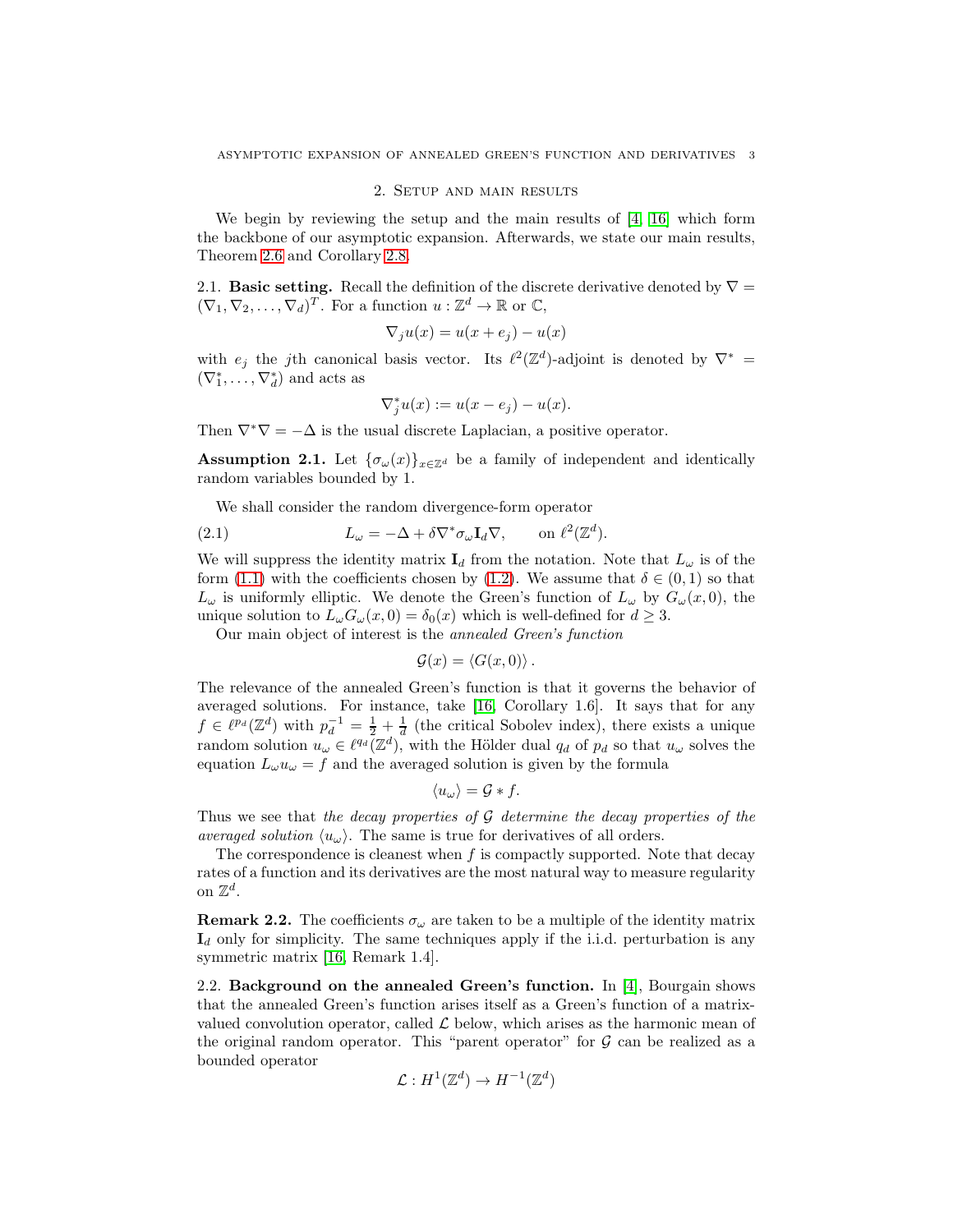defined via the discrete Sobolev spaces

<span id="page-3-1"></span>
$$
H^{1}(\mathbb{Z}^{d}) = \Lambda^{-1}(\ell^{2}(\mathbb{Z}^{d})), \qquad H^{-1}(\mathbb{Z}^{d}) = \Lambda(\ell^{2}(\mathbb{Z}^{d})), \qquad \Lambda = (-\Delta)^{1/2}.
$$

We refer to [\[16,](#page-14-4) Section 2.1] for the details and to [\[9,](#page-13-5) Lemma 1.1] for an alternative definition of  $\mathcal L$  via the Lax-Milgram theorem.

The breakthrough result of  $[4]$  gives a precise description of  $\mathcal L$  of the following form

(2.2) 
$$
\mathcal{L} = \Delta + \nabla^* \mathbf{K}^\delta \nabla,
$$

where  $\Delta$  is the free Laplacian and  $\mathbf{K}^{\delta}$  is a  $d \times d$  matrix-valued convolution operator whose components satisfy a decay estimate. This decay estimate was subsequently improved to the (conjecturally nearly optimal) rate  $-3d + \varepsilon$  in [\[16\]](#page-14-4) which we use here.

We now summarize these results. We notationally identify the convolution operator  $\mathbf{K}^{\delta}$  with its matrix-valued kernel  $\mathbf{K}^{\delta}(x-y) \in \mathbb{R}^{d \times d}$ .

<span id="page-3-0"></span>**Theorem 2.3** ([\[4,](#page-13-4) [16\]](#page-14-4)). Let  $d \geq 3$  and  $\varepsilon \in (0,1)$ . There exists  $c_d > 0$  so that for all  $\delta \in (0, c_d \varepsilon)$ , the representation [\(2.2\)](#page-3-1) holds with the following decay estimate on the convolution kernel

$$
|K_{j,k}^{\delta}(x-y)| \leq C_d \delta^2 (1+|x-y|)^{-3d+\varepsilon}, \qquad j,k \in \{1,\ldots,d\}.
$$

For the purposes of this paper, we can choose  $\varepsilon = \frac{1}{2}$  for definiteness so that, for  $\delta \in (0, c_d),$ 

<span id="page-3-2"></span>(2.3) 
$$
|K_{j,k}^{\delta}(x-y)| \leq C_d \delta^2 (1+|x-y|)^{-3d+\varepsilon}, \quad j,k \in \{1,\ldots,d\}.
$$

The usefulness of [\(2.3\)](#page-3-2) lies in the fact that it guarantees the existence of moments of  $\mathbf{K}^{\delta}$  up to order  $2d - 1$ . The existence of higher moments has meaning in homogenization theory, where it can be shown to be equivalent to the existence of a previously unforeseen higher-order corrector theory up to order 2d, [\[9\]](#page-13-5).

<span id="page-3-3"></span>Of particular importance for the leading-order behavior is the  $d \times d$  matrix

(2.4) 
$$
\mathbf{Q} = \mathbf{I}_d + \sum_{x \in \mathbb{Z}^d} \mathbf{K}^{\delta}(x).
$$

In the language of homogenization theory,

$$
\mathbf{Q} = \frac{\overline{\mathbf{a}} + (\overline{\mathbf{a}})^T}{2}
$$

corresponds to the symmetrized lowest-order homogenized coefficients [\[9,](#page-13-5) Eq. (2.5)].

<span id="page-3-5"></span>**Proposition 2.4.** The  $d \times d$  matrix **Q** is symmetric and there exist constants  $c_d, C_d > 0$  so that for all  $\delta \in (0, c_d)$ ,

$$
(2.6) \t\t\t 1 - C_d \delta^2 \leq \mathbf{Q} \leq 1 + C_d \delta^2.
$$

*Proof.* For the symmetry of **Q**, we use the power series representation of  $\mathbf{K}^{\delta}$ , cf. [\[4,](#page-13-4) Eq.  $(2.5)$ ] and [\[16,](#page-14-4) Eq.  $(1.14)$ ]. To write this down, we require some basic objects and notation from [\[4,](#page-13-4) [16\]](#page-14-4). Let  $\Omega$  denote the underlying probability space to the  ${\{\sigma_\omega(x)\}}_{x\in Z^d}$ .

First, we express the expectation as a projection operator on the extended space

<span id="page-3-4"></span>
$$
P: L^2(\mathbb{Z}^d \times \Omega) \to \ell^2(\mathbb{Z}^d) \subset L^2(\mathbb{Z}^d \times \Omega)
$$

$$
u(x,\omega) \mapsto \langle u \rangle(x)
$$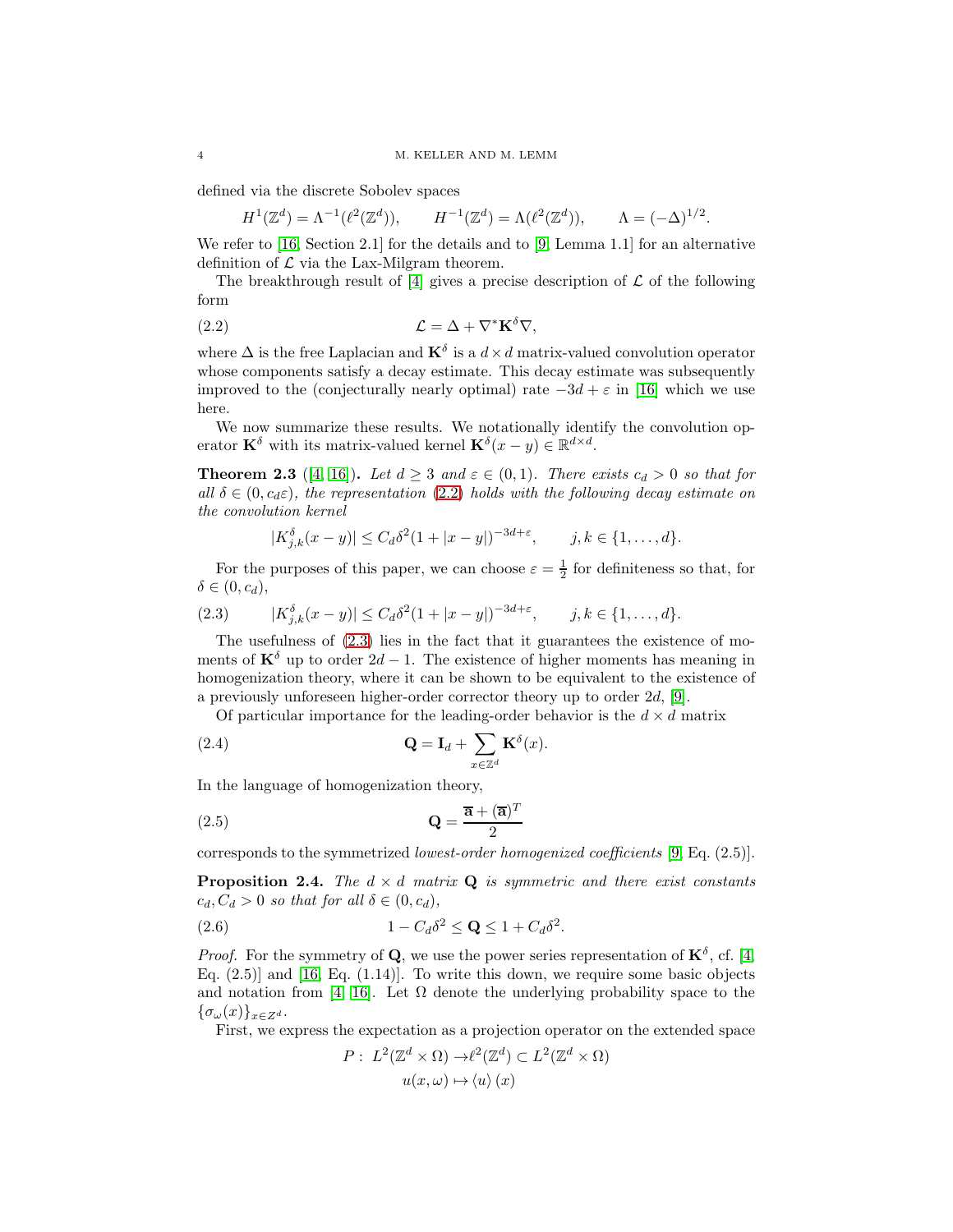Here  $L^2(\mathbb{Z}^d \times \Omega)$  is defined with respect to the counting measure on  $\mathbb{Z}^d$  and the probability measure on  $\Omega$ . We write  $P^{\perp} = I_{L^2(\mathbb{Z}^d \times \Omega)} - P$  for the projection onto the orthogonal complement.

Second, we write  $\sigma$  for the multiplication operator

$$
\sigma: L^2(\mathbb{Z}^d \times \Omega) \to L^2(\mathbb{Z}^d \times \Omega), \quad (\sigma u)(x,\omega) = \sigma_\omega(x)u(x,\omega).
$$

Third, we introduce the operator-valued  $d \times d$  matrix **K** whose components are the operators  $\mathbf{K}_{j,k} : \ell^2(\mathbb{Z}^d) \to \ell^2(\mathbb{Z}^d)$  which are defined as Fourier multiplication by the functions

$$
F(\theta) = \frac{(e^{i\theta_j} - 1)(e^{-i\theta_k} - 1)}{2\sum_{j=1}^d (\cos \theta_j - 1)}
$$

using the following convention for the Fourier transform

<span id="page-4-1"></span>
$$
\hat{f}(\theta) = \sum_{x \in \mathbb{Z}^d} e^{-ix \cdot \theta} f(x), \qquad \theta \in [-\pi, \pi]^d.
$$

(The operator **K** can be formally written as  $\frac{\nabla \nabla^*}{\Delta}$  and is also known as the discrete Helmholtz projection.) Equivalently, the operator  $\mathbf{K}_{j,k}$  is a convolution operator with the convolution kernel

(2.7) 
$$
\mathbf{K}_{j,k}(x-y) = \int_{[-\pi,\pi]} e^{i(x-y)\cdot\theta} F(\theta) \frac{\mathrm{d}^d\theta}{(2\pi)^d}.
$$

Then we lift **K** to the extended space  $L^2(\mathbb{Z}^d \times \Omega)$  by acting trivially on the random component and we abuse notation by calling the resulting operator  $\bf{K}$  as well.

With these preparations complete, we can write down the following power series representation of  $\mathbf{K}^{\delta}$ , cf. [\[16,](#page-14-4) Eq. (1.14)]

(2.8) 
$$
\mathbf{K}^{\delta} = \delta \sum_{n=1}^{\infty} (-\delta)^n P \sigma (\mathbf{K} P^{\perp} \sigma)^n.
$$

We remark that the convergence of this series is proved in [\[4,](#page-13-4) [16\]](#page-14-4).

<span id="page-4-0"></span>We claim that [\(2.8\)](#page-4-0) implies that the concolution kernel satisfies

(2.9) 
$$
(\mathbf{K}^{\delta})^T(x) = \mathbf{K}^{\delta}(-x).
$$

Let us prove this. By  $(2.8)$ , we have

<span id="page-4-3"></span>
$$
(\mathbf{K}^{\delta})^{T}(x)
$$
  
\n
$$
= \delta \sum_{n=1}^{\infty} (-\delta)^{n} P \sigma (\mathbf{K}^{T} P^{\perp} \sigma)^{n}(x, 0)
$$
  
\n
$$
= \delta \sum_{n=1}^{\infty} (-\delta)^{n} P \sigma(x) \sum_{x_{1},...,x_{n-1} \in \mathbb{Z}^{d}} \mathbf{K}^{T}(x - x_{1}) P^{\perp} \sigma(x_{1}) ... \mathbf{K}^{T}(x_{n-1}) P^{\perp} \sigma(0).
$$

By [\(2.7\)](#page-4-1), we have  $\mathbf{K}^{T}(x) = \mathbf{K}(-x)$ . Introducing the reflected configuration  $\tilde{\sigma}_{\omega}(x) =$  $\sigma_{\omega}(-x)$  and reflecting the summation variables  $x_{\alpha}$  to  $-x_{\alpha}$ , we obtain

<span id="page-4-2"></span>(2.10) 
$$
(\mathbf{K}^{\delta})^T(x) = \delta \sum_{n=1}^{\infty} (-\delta)^n P \sigma (\mathbf{K} P^{\perp} \tilde{\sigma})^n (-x, 0).
$$

Thanks to Assumption [2.1,](#page-2-1)  $\tilde{\sigma}$  has the same distribution as  $\sigma$ . Due to the presence of the first P projection in [\(2.10\)](#page-4-2),  $\tilde{\sigma}$  only appears in an averaged sense in that equation and so [\(2.9\)](#page-4-3) is proved.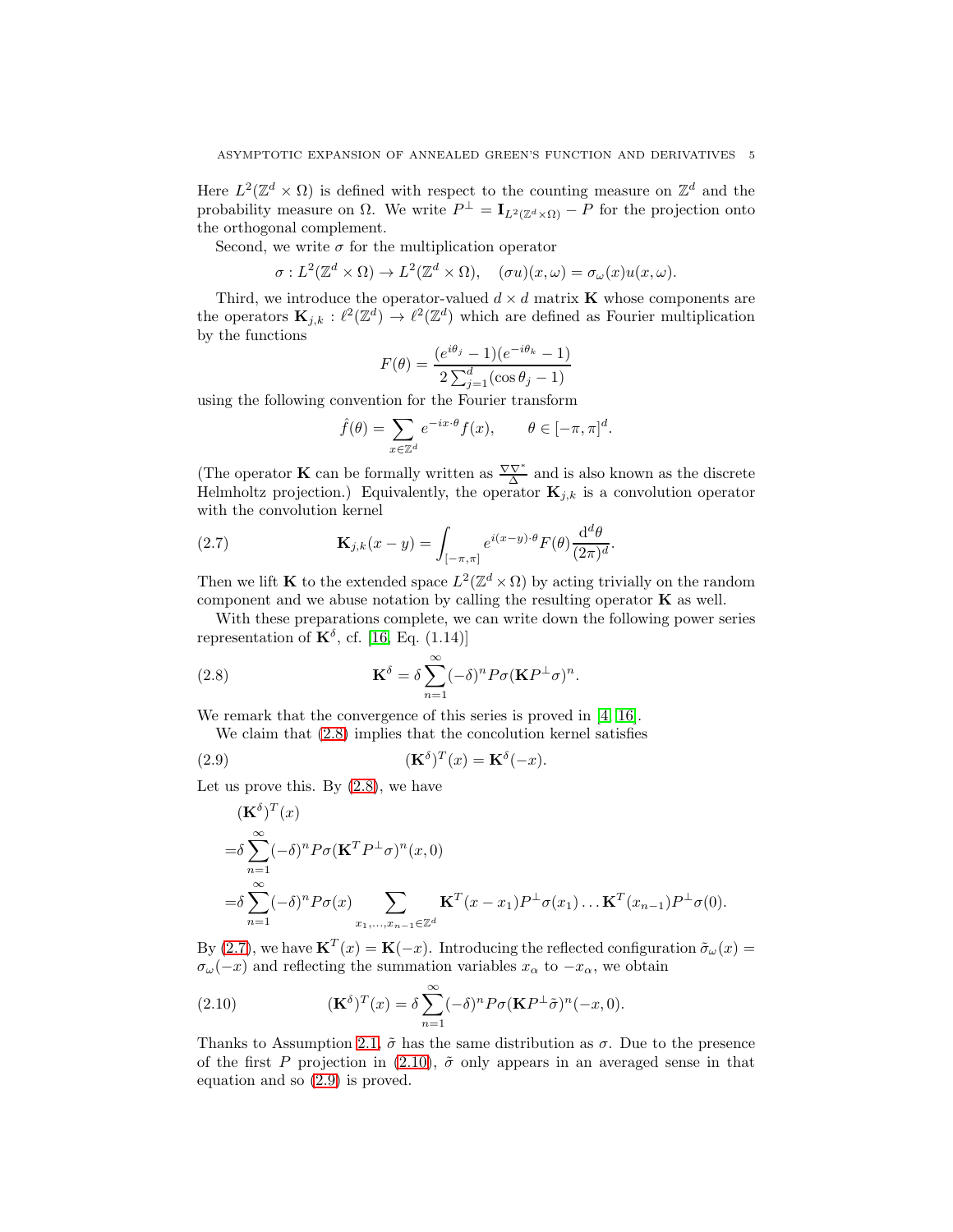Combining [\(2.4\)](#page-3-3) and [\(2.9\)](#page-4-3) with the change of variables  $x \to -x$ , we conclude

$$
\mathbf{Q}^T = \mathbf{I}_d + \sum_{x \in \mathbb{Z}^d} \left(\mathbf{K}^\delta\right)^T(x) = \mathbf{I}_d + \sum_{x \in \mathbb{Z}^d} \mathbf{K}^\delta(x) = \mathbf{Q}
$$

as desired.

Finally, the decay estimate [\(2.3\)](#page-3-2) implies  $\|\mathbf{K}^{\delta}(0)\| \leq C_d \delta^2$  and so [\(2.6\)](#page-3-4) follows from the spectral theorem.  $\Box$ 

From now on we assume that  $\delta$  is sufficiently small such that [\(2.3\)](#page-3-2) holds and Q is positive definite.

**Remark 2.5.** A curious but rather unexplored property of  $\mathbf{K}^{\delta}(x)$  is that, despite being an averaged object, it holds enough information to fully characterize the law of the probablity measure of the random coefficients  $\{\omega_x\}_{x\in\mathbb{Z}^d}$  [\[16,](#page-14-4) Proposition 1.8].

2.3. Main result 1: Green's function asymptotics. The asymptotic expansion involves the modified spatial variable

<span id="page-5-2"></span>(2.11) 
$$
\tilde{x} = \sigma \mathbf{Q}^{-1/2} x, \quad \text{with } \sigma = (\det \mathbf{Q})^{1/(2d)},
$$

and the universal constant

(2.12) 
$$
\kappa_d = \frac{1}{2} \pi^{-d/2} \Gamma(d/2 - 1).
$$

<span id="page-5-3"></span>For  $d \geq 3$ , we denote

(2.13) 
$$
m_d = \begin{cases} 3, & \text{if } d = 3, \\ d+1, & \text{if } d \ge 4. \end{cases}
$$

We now state our first main result, a large-distance asymptotic expansion of  $\mathcal{G}(x)$  =  $\langle G(x, 0) \rangle$  of order  $m_d + 1$ .

<span id="page-5-0"></span>**Theorem 2.6** (Asymptotic expansion of the annealed Green's function). Let  $d > 3$ . There exists  $c_d > 0$  so that for all  $\delta \in (0, c_d)$  the following holds. There are polynomials  $U_1, \ldots, U_{m_d}$  with  $U_k$  having degree at most 3k so that

<span id="page-5-1"></span>
$$
(2.14) \mathcal{G}(x) = \frac{\kappa_d}{\sigma^2} |\tilde{x}|^{2-d} + \sum_{k=1}^{m_d} U_k \left(\frac{\tilde{x}}{|\tilde{x}|}\right) |\tilde{x}|^{2-d-k} + o(|\tilde{x}|^{2-d-m_d}), \quad \text{as } |x| \to \infty.
$$

The proof of Theorem [2.6](#page-5-0) is given in Section [3.](#page-7-0)

The polynomials  $U_k$  are defined in an explicit manner following [\[23\]](#page-14-10). They are given as Fourier transforms of fractions of the form  $\frac{P_{2d-2+k}(\xi)}{|\xi|^{2d}}$  where  $P_{2d-2+k}$  is a homogeneous polynomial of degree  $2d - 2 + k$ . These polynomials can be explicitly computed as moments of the function  $T: \mathbb{Z}^d \to \mathbb{R}$  defined by (2.15)

<span id="page-5-4"></span>
$$
T(x) = \frac{1}{2}\delta_{x=0} + \frac{1}{4d}\delta_{|x|=1} + \frac{1}{4d}\sum_{j,k=1}^{d} \left( -K_{j,k}^{\delta}(x) + K_{j,k}^{\delta}(x - e_j) + K_{j,k}^{\delta}(x - e_k) - K_{j,k}^{\delta}(x - e_j - e_k) \right).
$$

For instance, we have

$$
U_1(\omega) = \int_{\mathbb{R}^d} \frac{P_{2d-1}(\xi)}{|\xi|^{2d}} e^{-i\omega \cdot \xi} d\xi,
$$
  

$$
P_{2d-1}(\xi) = -\frac{2i}{3\sigma^4 (2\pi)^d} |\xi|^{2d-4} \sum_{x \in \mathbb{Z}^d} T(x) (\xi \cdot x)^3.
$$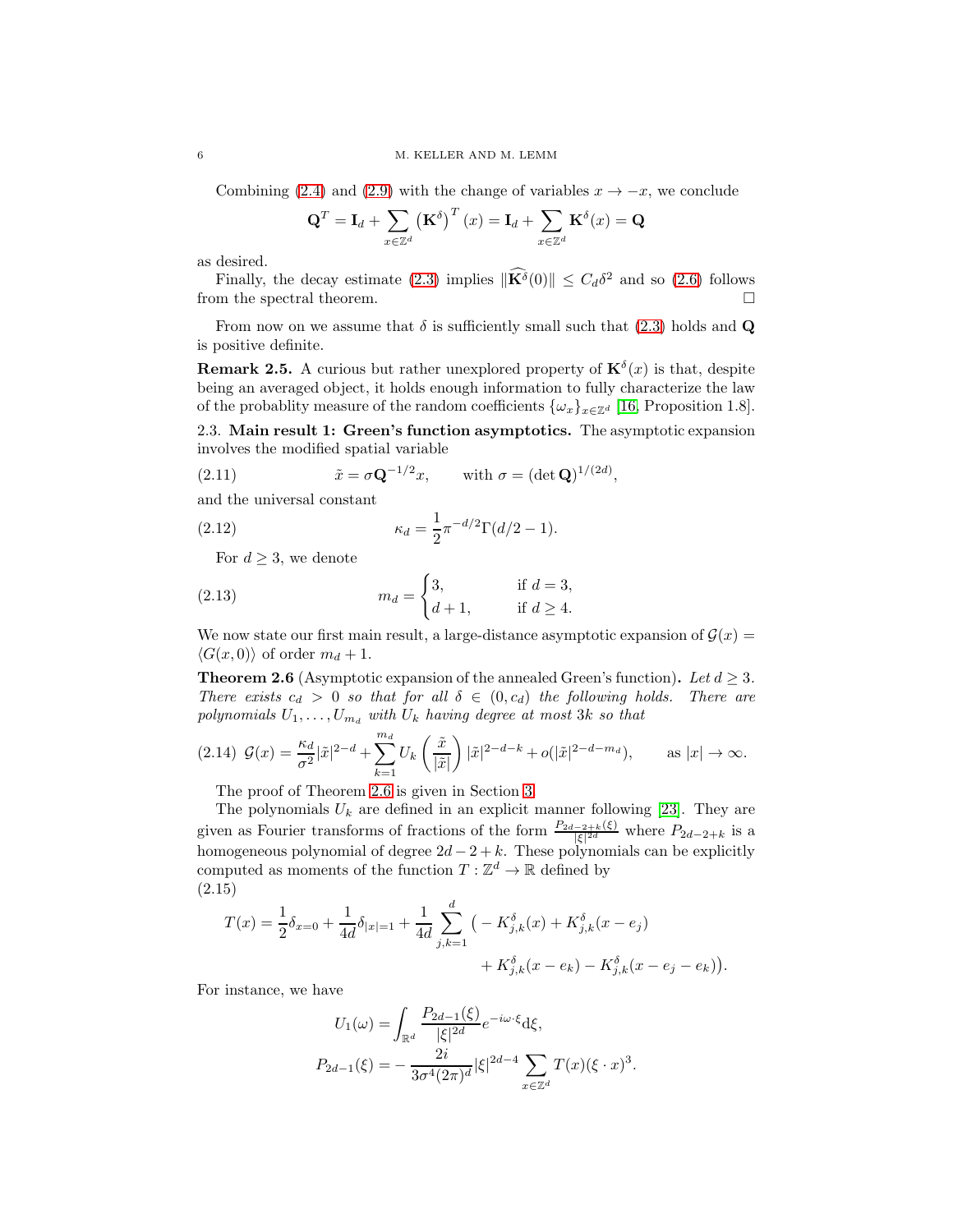Here the Fourier transform giving  $U_1(\omega)$  is defined in the sense of tempered distributions on  $\mathbb{R}^d \setminus \{0\}$  and the integral can be computed via [\[23,](#page-14-10) Lemma 2.1].

Remark 2.7. (i) In the context of homogenization theory, the leading term in the expansion [\(2.14\)](#page-5-1),

<span id="page-6-2"></span>
$$
\frac{\kappa_d}{\sigma^2}|\tilde{x}|^{2-d}=G_{\rm hom}(x),
$$

is well-known as the *homogenized Green's function*  $G_{\text{hom}}(x)$ .

(ii) By [\(2.11\)](#page-5-2) and Proposition [2.4,](#page-3-5) we have the comparability

$$
(2.16)\qquad \qquad C_{d,\delta}^{-1}|x| \le |\tilde{x}| \le C_{d,\delta}|x|
$$

for an appropriate constant  $C_{d,\delta} > 1$ . In particular,  $|x| \to \infty$  and  $|\tilde{x}| \to \infty$ are equivalent and  $o(|x|^{-k}) = o(|\tilde{x}|^{-k}).$ 

- (iii) As described above, the polynomials  $U_k$  are computable from moments of the operator  $\mathbf{K}^{\delta}$  alone. In view of the results in [\[9\]](#page-13-5), it is possible to rephrase the asymptotic expansion in terms of higher-order correctors. This reformulation could pave the way for extending Theorem [2.6](#page-5-0) beyond the small-ellipticity regime, i.e., to all  $\delta \in (0,1)$ , as further progress is made on the Bourgain-Spencer conjecture, cf. [\[8\]](#page-13-6).
- (iv) In Appendix [A,](#page-11-1) we give a a short self-contained argument for readers interested in seeing how the matrix **Q** from Theorem [2.3](#page-3-0) arises in  $\mathcal{G}(x)$  by Taylor expansion around the origin in Fourier space. This yields the lead-ing asymptotic order in Theorem [2.6.](#page-5-0) The idea for this is to reduce  $\mathcal{G}(x)$ to the Green's function of the free Laplacian, using dyadic pigeonholing to control the error terms.

2.4. Main result 2: Asymptotics of Green's function derivatives. In the discrete setting, pointwise asymptotics up to order  $N$  of a function yield pointwise asymptotics of its first derivatives up to order  $N-1$ . This procedure can be iterated for higher derivatives, with a loss of one asymptotic order per derivative. Since our expansion [\(2.14\)](#page-5-1) has  $m_d + 1$  terms, we can describe asymptotics of the derivatives  $\langle \nabla^{\alpha} G \rangle$  with  $|\alpha| \leq m_d$  up to order  $m_d - |\alpha|$  with  $m_d$  defined in [\(2.13\)](#page-5-3). To this end, we recall the notation of the discrete derivative  $\nabla_i$ 

$$
\nabla_j u(x) = u(x + e_j) - u(x).
$$

For a given multi-index  $\alpha = (\alpha_1, \dots, \alpha_d) \in \mathbb{Z}^d$ ,  $\alpha_j \geq 0$ , we write  $|\alpha| = \sum_{j=1}^d \alpha_j$ and

$$
\nabla^{\alpha} = \nabla_1^{\alpha_1} \cdots \nabla_d^{\alpha_d}.
$$

By linearity,  $\nabla^{\alpha} \mathcal{G}(x) = \langle \nabla^{\alpha} G(x, 0) \rangle$ .

<span id="page-6-0"></span>**Corollary 2.8** (Asymptotic expansion of derivatives of  $\mathcal{G}$ ). Under the same as-sumptions as in Theorem [2.6,](#page-5-0) let  $\alpha \in \mathbb{N}_0^d$  be a multi-index with  $|\alpha| \leq m_d$ .

Then, as  $|x| \to \infty$ ,

<span id="page-6-1"></span>
$$
(2.17)\quad \nabla^{\alpha}\mathcal{G}(x) = \nabla^{\alpha}\left(\frac{\kappa_d}{\sigma^2}|\tilde{x}|^{2-d} + \sum_{k=1}^{m_d - |\alpha|} U_k\left(\frac{\tilde{x}}{|\tilde{x}|}\right)|\tilde{x}|^{2-d-k}\right) + o(|\tilde{x}|^{2-d-m_d}).
$$

Remark 2.9.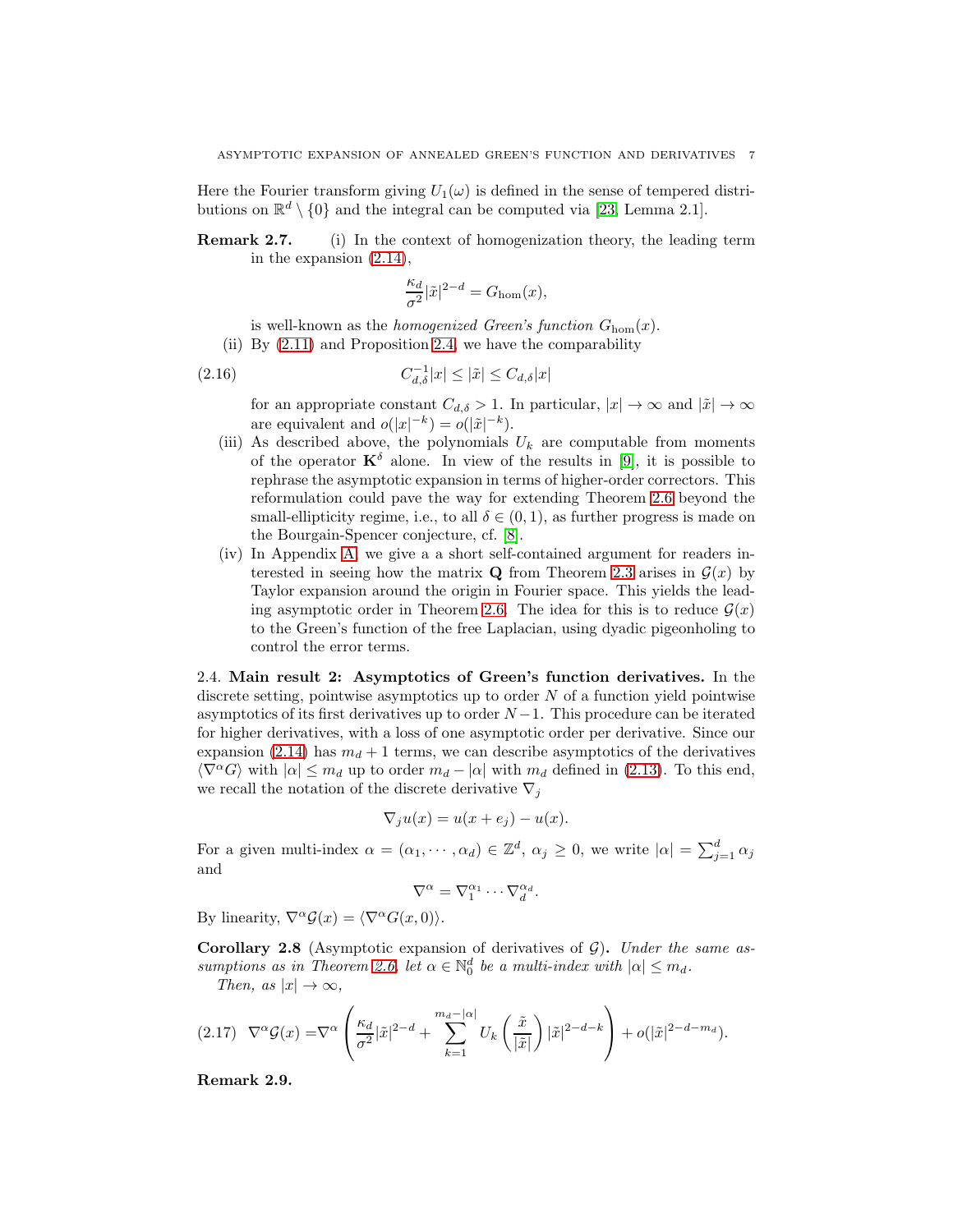#### 8 M. KELLER AND M. LEMM

(i) Since each  $U_k$  is a polynomial and thus smooth, we can apply the mean value theorem to bound the discrete derivative by the corresponding continuum derivative, cf. [\[7,](#page-13-9) Lemma, p. 6], taking into account the linear change of variables  $\tilde{x} = \sigma \mathbf{Q}^{-1/2}x$ . Together with Proposition [2.4,](#page-3-5) this readily implies that the decay rates of each term is controlled by

(2.18) 
$$
\nabla^{\alpha} \left( U_k \left( \frac{\tilde{x}}{|\tilde{x}|} \right) |\tilde{x}|^{2-d-k} \right) = O(|\tilde{x}|^{2-d-k-|\alpha|}).
$$

<span id="page-7-3"></span>In summary, [\(2.17\)](#page-6-1) indeed gives an asymptotic expansion comprising  $m_d$  –  $|\alpha|$  orders.

(ii) The leading term does not involve  $U_k$  and is therefore particularly easy to compute. For example, we have the following leading-order gradient asymptotic

$$
(2.19)\ \langle \nabla G([x,x+se_j]) \rangle = s \frac{2-d}{2} \frac{\kappa_d}{\sigma^2} |\tilde{x}|^{1-d} \frac{\langle \tilde{x}_j, \tilde{e}_j \rangle}{|\tilde{x}|} + \mathcal{O}(|\tilde{x}|^{-d}), \quad \text{as } |x| \to \infty.
$$

- <span id="page-7-2"></span>We give a proof of this fact in Section [4.](#page-11-0)
- (iii) For the maximal value  $|\alpha| = m_d$ , [\(2.17\)](#page-6-1) reduces to

(2.20) 
$$
\langle \nabla^{\alpha} G([x, x + s e_j]) \rangle = \frac{\kappa_d}{\sigma^2} \nabla^{\alpha} |\tilde{x}|^{2-d} + o(|\tilde{x}|^{2-d-m_d}), \quad \text{as } |x| \to \infty,
$$

so it just manages to capture the leading order asymptotic of the  $m_d$ -th derivative.

<span id="page-7-1"></span>2.5. An open question: Does  $\mathcal L$  generate a random walk? We close the presentation of the main results by describing an interesting open problem.

In the setting of [\[4,](#page-13-4) [16\]](#page-14-4) described above, one may ask whether the operator  $\mathcal L$ from  $(2.2)$  is again the generator of a random walk on  $\mathbb{Z}^d$ . More precisely, one can write  $m(\theta) = 4d(1 - \hat{T}(\theta))$  with the function T defined in [\(2.15\)](#page-5-4)

An interesting simple-to-state question is then the following: Is  $T(x) \geq 0$  for all  $x \in \mathbb{Z}^d$ ? If so,  $T(x)$  can be interpreted as the transition function of a random walk with generator  $\mathcal{L}$ , at least up to a multiplicative factor 4d. This would mean that probabilistic averages of solutions are themselves governed by bona fide diffusion process, whose dynamics may in turn hold non-trivial information about the nonaveraged processes.

Such a direct dynamical meaning of the operator  $\mathcal L$  is not at all obvious and would be remarkable. We encountered this question when noting that Uchiyama's analysis [\[23\]](#page-14-10) would apply more directly if  $T(x) \geq 0$ . Our initial investigations indicate that identifying the conditions under which  $T(x) \geq 0$  is true is connected to subtle questions concerning componentwise positivity of matrix inverses [\[14\]](#page-14-11).

### 3. Proof of Theorem [2.6](#page-5-0)

<span id="page-7-0"></span>The proof relies on Theorem [2.3,](#page-3-0) specifically the decay estimate [\(2.3\)](#page-3-2) which is the main result of [\[16\]](#page-14-4), and the generalization of a delicate Fourier analysis developed by Uchiyama [\[23\]](#page-14-10) in the probabilistic setting of random walks.

3.1. Fourier-space representation. Recall that the averaged Green's function  $\langle G \rangle$  is the Green's function of the operator L which can be described via Theo-rem [2.3](#page-3-0) as  $(2.2)$  and the decay estimate  $(2.3)$ .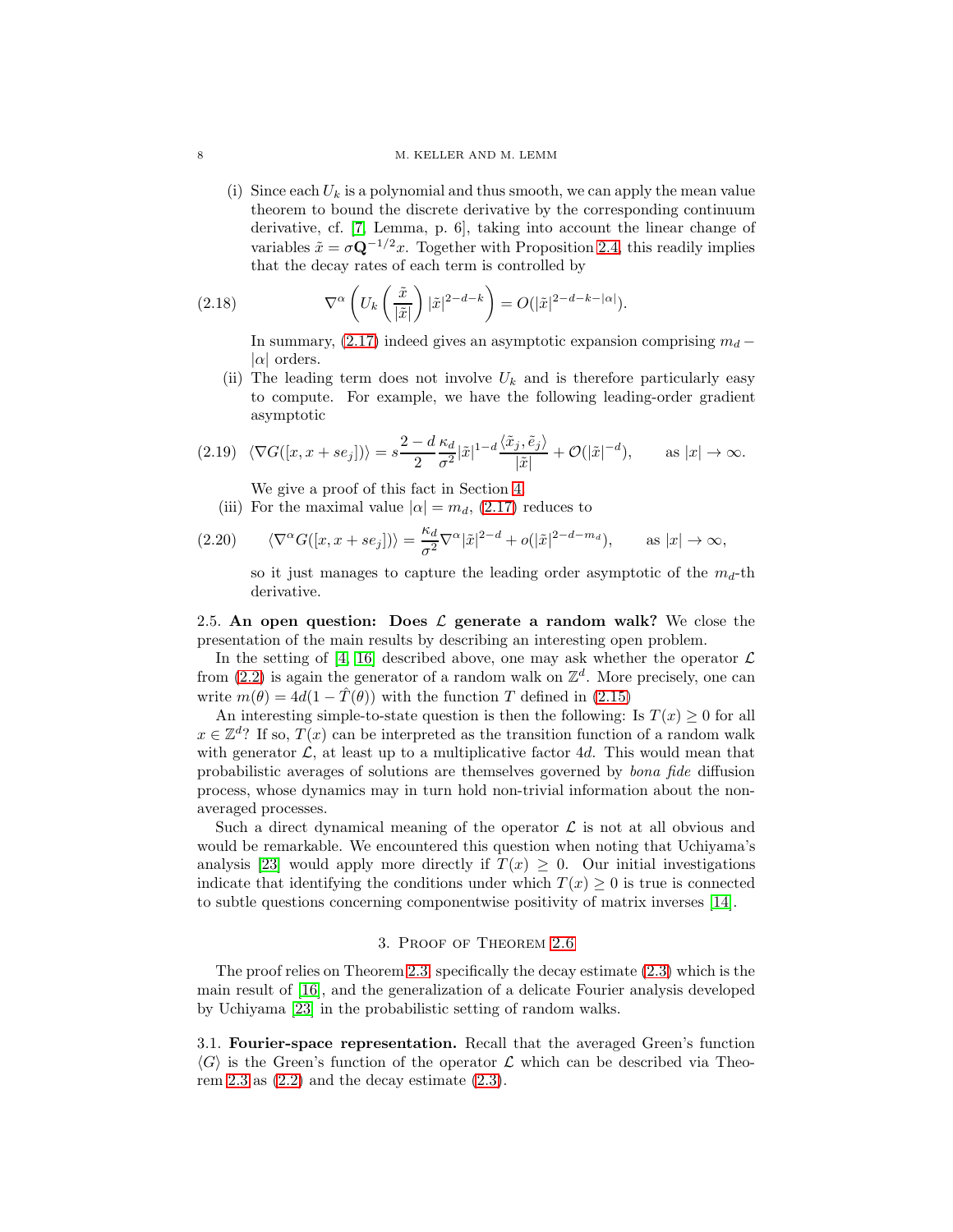Equivalently, the operator  $\mathcal L$  is a Fourier multiplier with the symbol  $m: \mathbb T^d \to \mathbb C$ , on the torus  $\mathbb{T}^d = (\mathbb{R}/2\pi\mathbb{Z})^d$ , given by

<span id="page-8-0"></span>(3.1) 
$$
m(\theta) = 2 \sum_{j=1}^{d} (1 - \cos \theta_j) + \sum_{1 \le j, k \le d} (e^{-i\theta_j} - 1) \widehat{K}_{j,k}^{\delta}(\theta) (e^{i\theta_k} - 1).
$$

By integration by parts, the decay bound [\(2.3\)](#page-3-2) then implies the regularity

$$
\widehat{K_{j,k}^{\delta}} \in C^{2d-1}(\mathbb{T}^d), \qquad j,k \in \{1,\ldots,d\}
$$

which will be used many times in the following argument.

By Taylor expansion of the Fourier multiplier [\(3.1\)](#page-8-0) at the origin, we find that the lowest order is quadratic and given by [\(2.4\)](#page-3-3), i.e.,

<span id="page-8-1"></span>
$$
\mathbf{Q} = \text{Hess}(m)(0) = \mathbf{I}_d + \widehat{\mathbf{K}}^{\delta}(0).
$$

This also means we can express the averaged Green's function as a Fourier multiplier.

(3.2) 
$$
\mathcal{G}(x) = \int_{\mathbb{T}^d} e^{ix \cdot \theta} \frac{1}{m(\theta)} \frac{\mathrm{d}^d \theta}{(2\pi)^d}
$$

To see that the integral is well-defined for  $d > 3$ , observe that for  $\delta$  small enough m vanishes only at the origin  $\theta = 0$  by [\(2.3\)](#page-3-2). Thus, by Taylor expansion,  $\frac{1}{m(\theta)}$  only has a quadratic singularity at the origin.)

The goal is to perform asymptotic analysis of  $(3.2)$  as  $|x| \to \infty$ . This is a delicate stationary phase argument which has to take special care of the singularity at the origin in Fourier space. A hands-on approach to obtain the leading term which is based on the harmonic analysis ideas in [\[16,](#page-14-4) Appendix A] is explored in the Appendix. To derive the full asymptotic expansion, we draw on the techniques of Uchiyama [\[23\]](#page-14-10) who elegantly accounts for cancelations of naively non-integrable terms. While Uchiyama assumes he is in a probabilistic setting which may not pertain to the averaged Green's function, cf. Section [2.5,](#page-7-1) we show now that his argument extends to our case.

<span id="page-8-2"></span>To make contact with the probabilistic perspective, we denote

(3.3) 
$$
m(\theta) = 4d\left(1 - \hat{T}(\theta)\right)
$$

with  $T: \mathbb{Z}^d \to \mathbb{R}$  given as in Section [2.5,](#page-7-1) i.e.,

<span id="page-8-3"></span>
$$
(3.4) \quad T(x) = \frac{1}{2}\delta_{x=0} + \frac{1}{4d}\delta_{|x|=1} + \frac{1}{4d}\sum_{j,k=1}^d \left(-K_{j,k}^{\delta}(x) + K_{j,k}^{\delta}(x - e_j) + K_{j,k}^{\delta}(x - e_k) - K_{j,k}^{\delta}(x - e_j - e_k)\right).
$$

Note that we produced the term  $\frac{1}{2}\delta_{x=0}$  by adding and subtracting a constant in [\(3.3\)](#page-8-2). This is a common technical trick in the context of discrete random walks to remove periodicity, cf. [\(3.6\)](#page-9-0) below.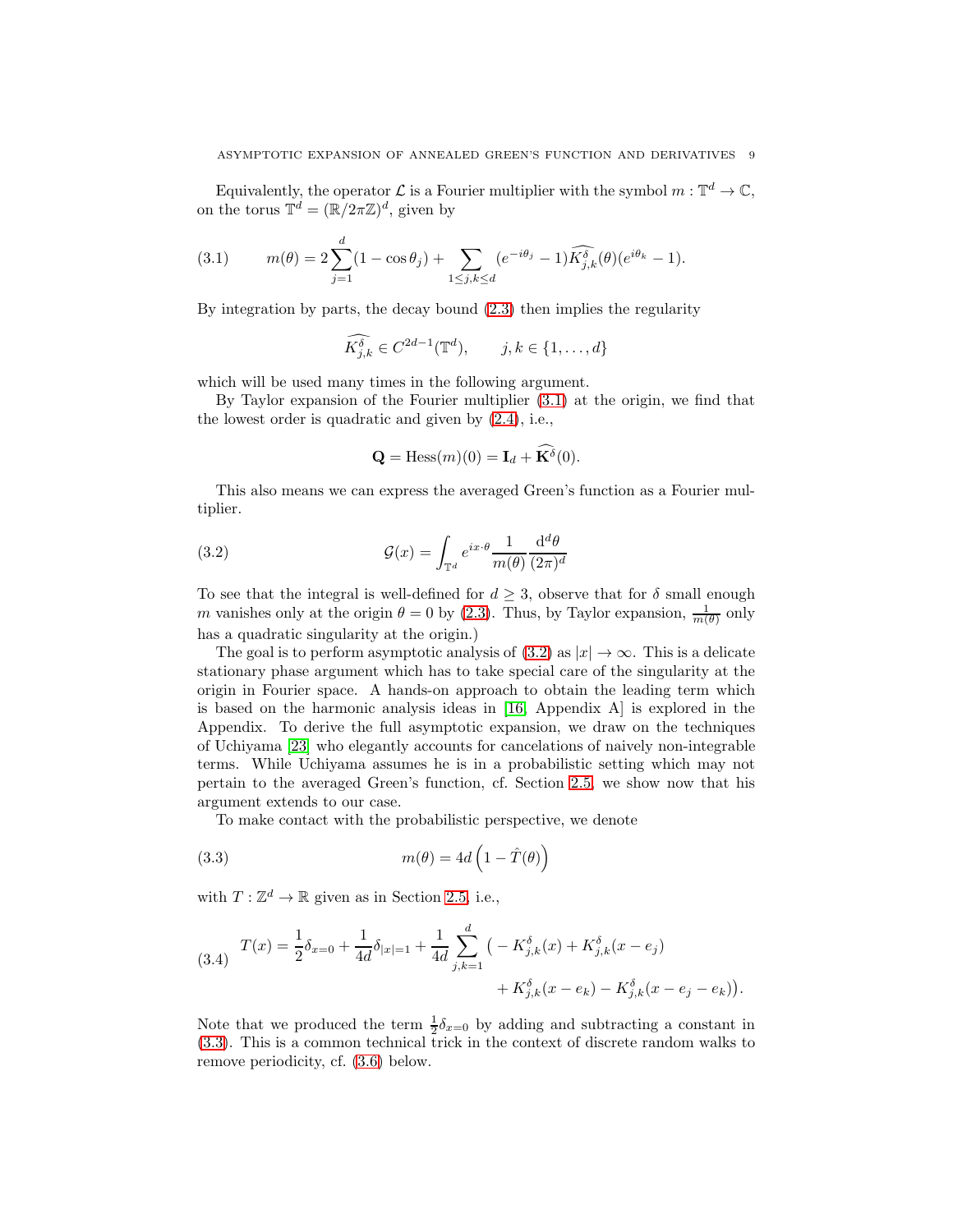3.2. Properties of T. As mentioned above, our goal is to extend [\[23,](#page-14-10) Theorem 2] to our situation. In a first step, we verify the assumptions of that theorem with the exception of  $T(x) \geq 0$ . The function T satisfies the following properties assumed in [\[23\]](#page-14-10) for small  $\delta$ . For all these properties the decay bound [\(2.3\)](#page-3-2), which is  $|K^{\delta}_{j,k}(x)| \leq$  $C_d \delta^2 (1+|x|^{-3d+1/2})$ , from [\[16,](#page-14-4) Theorem 1.1] is of the essence.

(i)  $T$  has zero mean. Indeed, by  $(2.3)$ , we can use Fubini and a change of variables to see

$$
(3.5)
$$

<span id="page-9-2"></span>
$$
\sum_{x \in \mathbb{Z}^d} xT(x) = \frac{1}{4d} \sum_{x \in \mathbb{Z}^d} x\delta_{|x|=1}
$$
  
+ 
$$
\frac{1}{4d} \sum_{j,k=1}^d \sum_{x \in \mathbb{Z}^d} K_{j,k}^{\delta}(x) (-x + (x + e_j) + (x + e_k) - (x + e_j + e_k))
$$
  
= 0.

(ii) The smallest subgroup of  $\mathbb{Z}^d$  generated by

(3.6) 
$$
\{x \in \mathbb{Z}^d : T(x) > 0\}
$$

<span id="page-9-0"></span>is equal to  $\mathbb{Z}^d$ . This is an aperiodicity property. To see it is true, note that we can use the decay bound  $(2.3)$ , to conclude that for all sufficiently small  $\delta > 0$ , we have  $T(0) > 0$  and  $T(\pm e_i) > 0$  for  $j = 1, \ldots, d$ .

(iii) The decay bound [\(2.3\)](#page-3-2) also implies the summability of

(3.7) 
$$
\sum_{x \in \mathbb{Z}^d} |T(x)||x|^{2+m_d} < \infty, \qquad d = 3 \text{ or } d \ge 5,
$$

$$
\sum_{x \in \mathbb{Z}^d} |T(x)||x|^{2+m_d} \ln|x| < \infty, \qquad d = 4,
$$

<span id="page-9-1"></span>were  $m_d = 2d - 3$ ,  $d = 3$ , 4 and  $m_d = d + 1$ ,  $d \geq 5$ , was defined in [\(2.13\)](#page-5-3).

Together (i)-(iii) verify the assumptions of Theorem 2 in [\[23\]](#page-14-10) with  $m$  equal to  $m_d$  and T called p there, with the exception of non-negativity.

3.3. Verification of non-vanishing condition. We confirm that the fact that  $T$ may be negative does not pose any problems in the proof. This step uses Proposition [2.4](#page-3-5) and the extension is applicable as long as Q is strictly positive semidefinite.

The proof of [\[23,](#page-14-10) Theorem 2] is contained in Section 4 of that paper. The proof makes use of general estimates on Fourier integrals taken from Sections 2 and 3 of [\[23\]](#page-14-10) which do not depend on the non-negativity of p. This concerns Lemma 2.1, Lemma 3.1 and Corollary 3.1 from [\[23\]](#page-14-10). These are used in Section 4 together with the absolute summability [\(3.7\)](#page-9-1) to control the error terms. The only step where the loss of non-negativity requires a short argument is the proof of the non-vanishing condition  $c(\theta)^2 + s(\theta)^2 > 0$  which is obtained on page 226 of [\[23\]](#page-14-10) from positivity and aperiodicity. We now verify this condition to our context.

For  $\theta \in \mathbb{T}^d$ , we set

$$
c(\theta) = \sum_{x \in \mathbb{Z}^d} T(x)(1 - \cos(\theta \cdot x)), \qquad s(\theta) = \sum_{x \in \mathbb{Z}^d} T(x)\sin(\theta \cdot x).
$$

<span id="page-9-3"></span>**Lemma 3.1.** For sufficiently small  $\delta > 0$ , we have

$$
c(\theta)^2 + s(\theta)^2 > 0
$$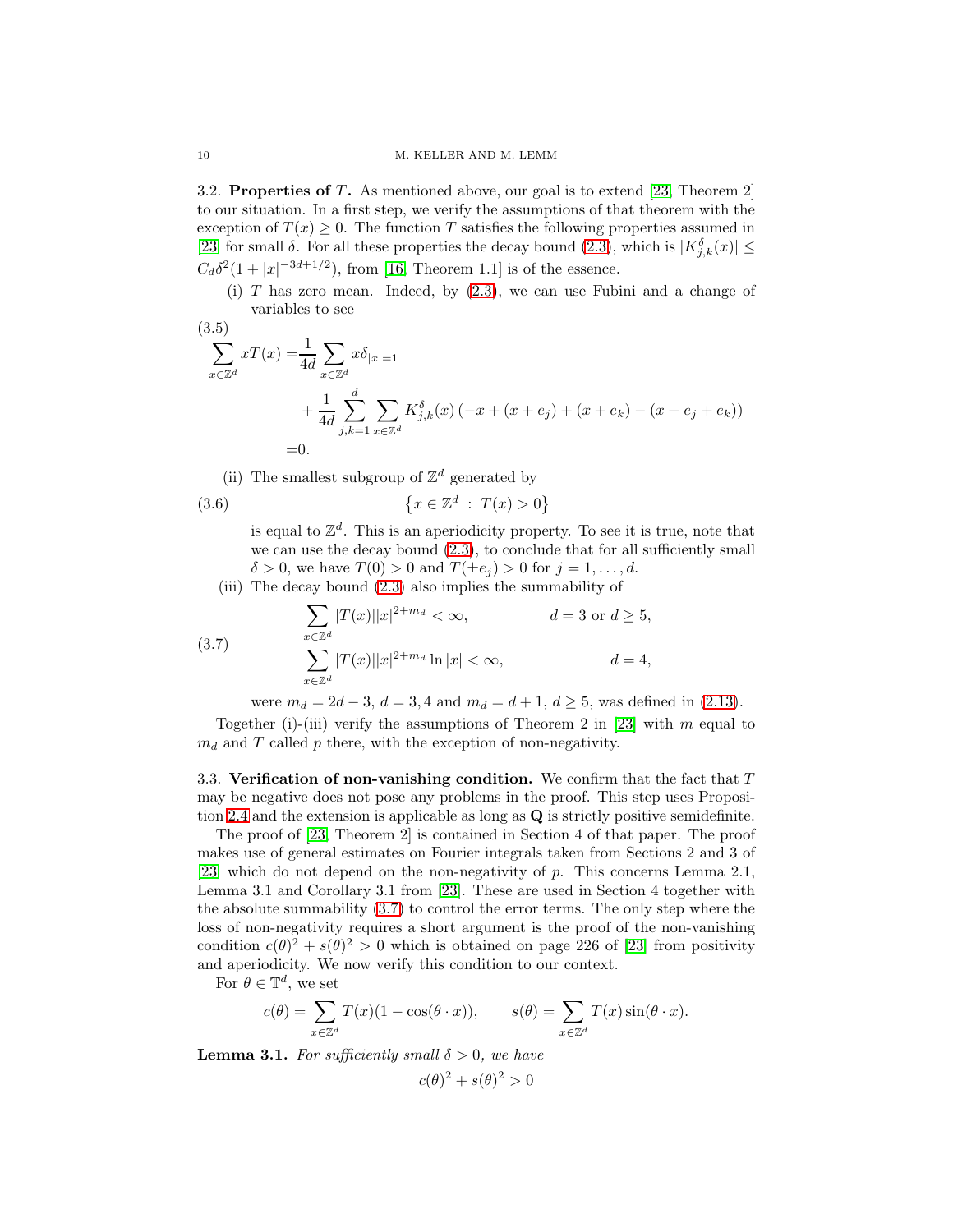for  $\theta \in \mathbb{T}^d \setminus \{0\}.$ 

(3.8)

*Proof.* By Taylor expansion around  $\theta = 0$ , we obtain

$$
c(\theta) = \frac{1}{2} \sum_{x \in \mathbb{Z}^d} T(x)(\theta \cdot x)^2 + \mathcal{O}(\theta^4),
$$
  

$$
s(\theta) = \sum_{x \in \mathbb{Z}^d} T(x)(\theta \cdot x) + \mathcal{O}(\theta^5),
$$

where the error terms are controlled by the decay bound of  $\mathbf{K}^{\delta}$ , [\(2.3\)](#page-3-2) which enters via the definition of T given in  $(2.15)$ . By the definitions of Q,  $(2.4)$ , and T,  $(2.15)$ , we have

$$
\mathbf{Q} = \text{Hess}(m)(0) = -4d\text{Hess}(\hat{T})(0).
$$

Using this for c and the zero mean property  $(3.5)$  of T, for s we obtain

$$
c(\theta) = \frac{1}{2d} \langle \theta, \mathbf{Q}\theta \rangle + \mathcal{O}(\theta^4), \qquad s(\theta) = \mathcal{O}(\theta^5).
$$

Now Proposition [2.4](#page-3-5) says that for sufficiently small  $\delta > 0$  the matrix **Q** is positive definite, i.e.,

$$
\langle \theta, \mathbf{Q} \theta \rangle \ge (1 - \delta^2 C_d) \theta^2
$$

and therefore  $c(\theta)^2 + s(\theta)^2 > 0$  holds for all  $|\theta| < r$  for some small  $r > 0$ .

It remains to prove a lower bound over the set  $K = \{ \theta \in \mathbb{T}^d : |\theta| \geq r \}.$  To this end, let  $c_0(\theta)$ ,  $s_0(\theta)$  denote the analogs of  $c(\theta)$ ,  $s(\theta)$  with  $\delta = 0$ . Then we have  $c_0(\theta)^2 + s_0(\theta)^2 > 0$  for all  $\theta \in K$  by the aperiodicity of the simple random walk. On the one hand, the continuous function  $c_0(\theta)^2 + s_0(\theta)^2$  takes its minimum on the compact set K; call it  $\mu > 0$ . On the other hand, by [\(3.4\)](#page-8-3) and [\(2.3\)](#page-3-2), we have

$$
\sup_{\theta \in K} |c(\theta)|^2 + s(\theta)^2 - (c_0(\theta))^2 + s_0(\theta)^2| \le \delta^2 C_d.
$$

Thus, choosing  $\delta$  small enough that  $\delta^2 C_d \leq \mu/2$ , we conclude that  $c(\theta)^2 + s(\theta)^2 > 0$ holds on K as well. This proves Lemma [3.1.](#page-9-3)

3.4. Conclusion. We are now ready to complete the proof of Theorem [2.6.](#page-5-0) Thanks to (i)-(iii), Lemma [3.1](#page-9-3) and the paragraph preceding it, the proof of Theorem 2 from [\[23\]](#page-14-10) extends to our situation and yields an asymptotic expansion similar to [\(2.14\)](#page-5-1). Namely, taking account of the rescaling by  $4d$  that we introduced in  $(3.3)$ , we have the asymptotic expansion

<span id="page-10-1"></span>
$$
\mathcal{G}(x) = \frac{1}{4d} \frac{\kappa_d}{(\sigma')^2} |x'|^{2-d} + \sum_{k=1}^{m_d} U_k \left(\frac{x'}{|x'|}\right) |x'|^{2-d-k} + o(|x'|^{2-d-m_d}), \text{ as } |x| \to \infty,
$$

where  $x' = \sigma'(\mathbf{Q}')^{-1/2}x$  and  $\mathbf{Q}'$  is the  $d \times d$  matrix generating the second-moment functional

<span id="page-10-0"></span>
$$
\langle \theta, \mathbf{Q}'\theta \rangle = \sum_{x \in \mathbb{Z}^d} T(x)(x \cdot \theta)^2, \qquad \sigma' = (\det \mathbf{Q}')^{1/(2d)}.
$$

When we compare this with our claim [\(2.14\)](#page-5-1), we see that the latter features  $\tilde{x} = \sigma \mathbf{Q}^{-1/2}x$  instead, with the matrix **Q** defined in [\(2.4\)](#page-3-3). These are related via

$$
\mathbf{Q}' = \frac{1}{4d}\mathbf{Q}
$$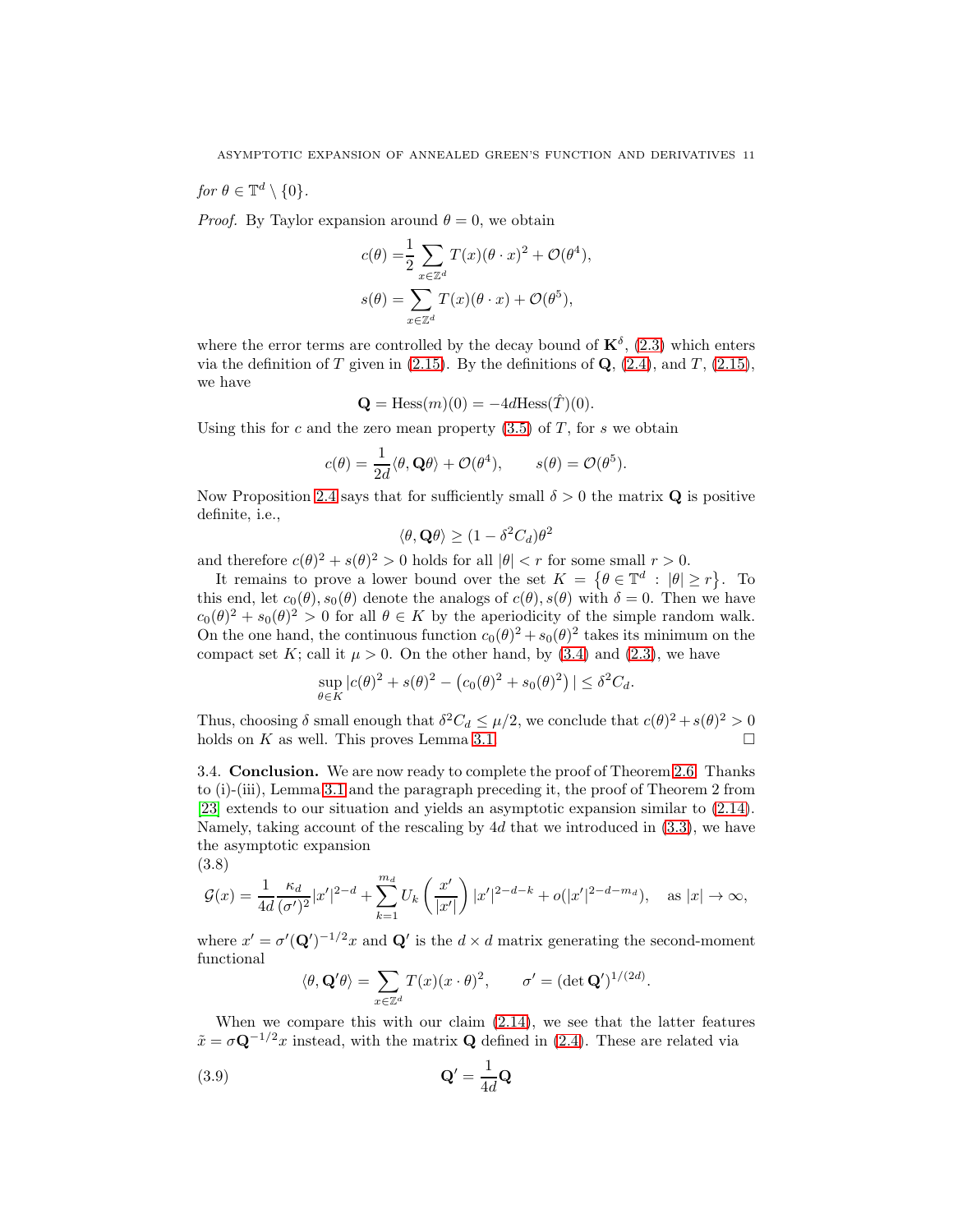To see this, we use the Fourier representation and recall [\(3.3\)](#page-8-2) and [\(3.1\)](#page-8-0) to find

$$
\mathbf{Q}'_{i,j} = \sum_{x \in \mathbb{Z}^d} T(x)x_i x_j = -\left(\frac{\partial^2}{\partial \theta_i \partial \theta_j} \hat{T}\right)(0) = \frac{1}{4d} \left(\frac{\partial^2}{\partial \theta_i \partial \theta_j} m\right)(0) = \frac{1}{4d} \mathbf{Q}_{i,j}
$$

for all  $i, j \in \{1, ..., d\}$ .

Finally, we employ the identity [\(3.9\)](#page-10-0) and its consequence  $\sigma' = (4d)^{-1/2}\sigma$  in [\(3.8\)](#page-10-1). For the leading term, we note that  $|x'| = |x|$  and  $\frac{1}{4d(\sigma')^2} = \frac{1}{\sigma^2}$ . For the subleading term, we note that  $\frac{x'}{x'}$  $\frac{x'}{|x'|} = \frac{\tilde{x}}{|\tilde{x}|}$ . Absorbing the factors of  $(4d)^{d+k-2}$  into the  $U_1, \ldots, U_m$  then yields [\(2.14\)](#page-5-1). This proves Theorem [2.6.](#page-5-0)

# 4. Proof of Corollary [2.8](#page-6-0) and Formula [\(2.19\)](#page-7-2)

<span id="page-11-0"></span>*Proof of Corollary [2.8.](#page-6-0)* Let  $1 \leq j \leq d$ ,  $s \in \{\pm 1\}$  and let  $\alpha \in \mathbb{N}_0^d$  be a multi-index with  $|\alpha| \leq m_d$ . We apply Theorem [2.6.](#page-5-0) Regarding the  $U_k$  terms, [\(2.18\)](#page-7-3) shows that

$$
\nabla^{\alpha}\left(\sum_{k=m_d-|\alpha|+1}^{m_d} U_k\left(\frac{\tilde{x}}{|\tilde{x}|}\right) |\tilde{x}|^{2-d-k}\right) \in O(|\tilde{x}|^{1-d-m_d}) \subseteq o(|\tilde{x}|^{2-d-m_d}).
$$

Regarding the  $o(|\tilde{x}|^{2-d-m_d})$  error term appearing in Theorem [2.6,](#page-5-0) we note that for  $f \in o(|\tilde{x}|^{2-d-m_d})$ , the triangle inequality implies  $\nabla^{\alpha} f([x, x + s e_j]) \in o(|\tilde{x}|^{2-d-m_d})$ , so the error does not get worse under discrete differentiation. This proves Corol-lary [2.8.](#page-6-0)  $\Box$ 

*Proof of Formula* [\(2.19\)](#page-7-2). We recall the notation [\(2.11\)](#page-5-2), i.e.,  $\tilde{x} = \sigma \mathbf{Q}^{-1/2}x$ . We first use Corollary [2.8](#page-6-0) and the bound [\(2.18\)](#page-7-3) for all  $k \ge 1$  to find

$$
\nabla_j \mathcal{G}(x) = \frac{\kappa_d}{\sigma^2} (|\tilde{x} + \tilde{e}_j|^{2-d} - |\tilde{x}|^{2-d}) + \mathcal{O}(|\tilde{x}|^{-d})
$$

To compute the leading term, we expand  $(1 + y)^q = 1 + qy + \mathcal{O}(y^2)$  to obtain

$$
\begin{split} |\tilde{x}+\tilde{e}_j|^{2-d}-|\tilde{x}|^{2-d}&=|\tilde{x}|^{2-d}\left(\left(1+\left\langle\frac{\tilde{x}}{|\tilde{x}|^2},\tilde{e}_j\right\rangle+\frac{|\tilde{e}_j|^2}{|\tilde{x}|^2}\right)^{\frac{2-d}{2}}-1\right)\\ &=|\tilde{x}|^{1-d}\frac{2-d}{2}\left\langle\frac{\tilde{x}}{|\tilde{x}|},\tilde{e}_j\right\rangle+\mathcal{O}(|\tilde{x}|^{-d}),\qquad \text{as } |x|\to\infty, \end{split}
$$

where we also made use of the equivalence of the norms |x| and | $\tilde{x}$ |, cf. [\(2.16\)](#page-6-2).  $\Box$ 

#### **ACKNOWLEDGMENTS**

The authors are grateful to Scott Armstrong and Mitia Duerinckx for useful remarks. MK acknowledges the financial support of the German Science Foundation.

## <span id="page-11-1"></span>Appendix A. Direct argument for the leading order in Theorem [2.6](#page-5-0)

In this appendix, we give a self-contained proof of the lowest order asymptotic in Theorem [2.6,](#page-5-0) i.e.,

<span id="page-11-2"></span>(A.1) 
$$
\mathcal{G}(x) = \frac{\kappa_d}{\sigma^2} |\tilde{x}|^{2-d} + \mathcal{O}(|x|^{1-d}), \quad \text{as } |x| \to \infty,
$$

where again  $\tilde{x} = \sigma \mathbf{Q}^{-1/2}x$ . The approach is to use a Taylor expansion around the origin in Fourier space which is justified by Theorem [2.3](#page-3-0) and controlled by adapting the dyadic pigeonholing from [\[16,](#page-14-4) Appendix A].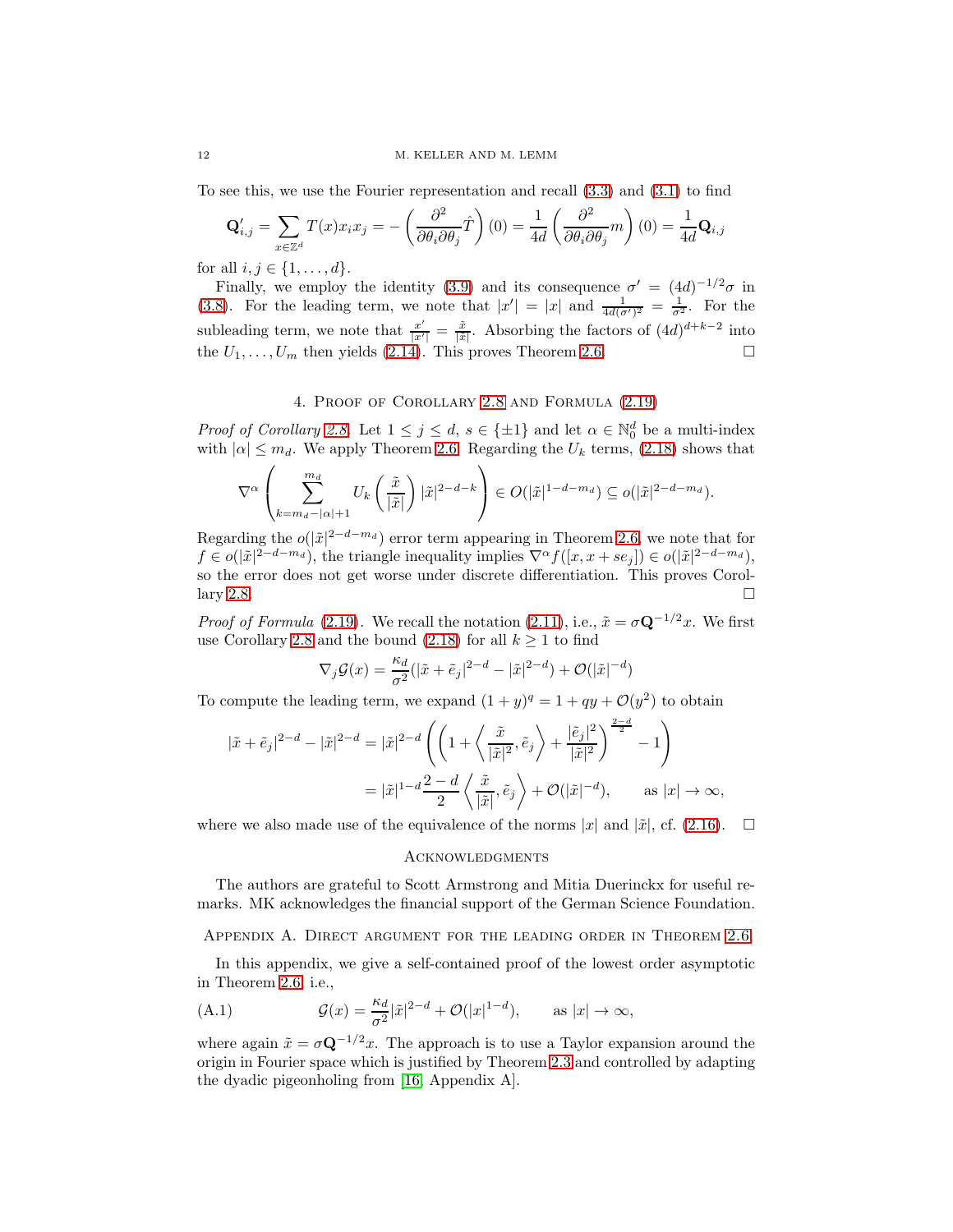*Proof of* [\(A.1\)](#page-11-2). We recall Definition [\(3.1\)](#page-8-0) of  $m(\theta)$  and the fact that  $K_{j,k}^{\delta} \in$  $C^{2d-1}(\mathbb{T}^d)$  for all  $j, k \in \{1, ..., d\}$ . We first isolate the lowest, quadratic order of  $m(\theta)$  by setting

<span id="page-12-1"></span> $m(\theta) = m_0(\theta) + \tilde{m}(\theta), \quad \text{where } m_0(\theta) = \langle \theta, \mathbf{Q}\theta \rangle.$ 

Observe that  $\tilde{m} \in C^{2d-1}(\mathbb{T}^d)$  satisfies

(A.2) 
$$
|D^{\alpha}\tilde{m}(\theta)| \leq C_d |\theta|^{3-|\alpha|}, \qquad \alpha \in \mathbb{N}_0^d \text{ with } |\alpha| \leq 2d-1.
$$

We can decompose

(A.3) 
$$
\frac{1}{m(\theta)} = \frac{1}{m_0(\theta)} - \frac{\tilde{m}(\theta)}{m_0(\theta)m(\theta)}.
$$

The next lemma then implies [\(A.1\)](#page-11-2).

<span id="page-12-7"></span>**Lemma A.1.** For all  $\delta \geq 0$  sufficiently small, we have

<span id="page-12-0"></span>(A.4) 
$$
\int_{\mathbb{T}^d} e^{ix \cdot \theta} \frac{\tilde{m}(\theta)}{m_0(\theta)m(\theta)} \frac{\mathrm{d}^d \theta}{(2\pi)^d} = \mathcal{O}(|x|^{1-d}), \quad \text{as } |x| \to \infty.
$$

<span id="page-12-6"></span>(A.5) 
$$
\int_{\mathbb{T}^d} e^{ix \cdot \theta} \frac{1}{m_0(\theta)} \frac{\mathrm{d}^d \theta}{(2\pi)^d} = \frac{\kappa_d}{\sigma^2} |\tilde{x}|^{2-d} + \mathcal{O}(|x|^{1-d}), \quad \text{as } |x| \to \infty.
$$

Proof. We loosely follow Appendix A in [\[16\]](#page-14-4) where a similar problem is treated and start with the proof of [\(A.4\)](#page-12-0). We define the function F on  $\mathbb{T}^d$  by

<span id="page-12-2"></span>
$$
F(\theta) = \frac{\tilde{m}(\theta)}{m_0(\theta)m(\theta)}.
$$

and note that, due to [\(A.2\)](#page-12-1) and the quadratic vanishing order of  $m(\theta)$  and  $m_0(\theta)$ at the origin, we have

$$
(A.6) \t\t\t |F(\theta)| \leq C_d |\theta|^{-1}.
$$

Let  $\varphi : [0, \infty) \to \mathbb{R}$  be a smooth cutoff function with  $\varphi = 1$  on  $[0, 2\pi]$  which is supported on  $[0, 4\pi]$ . Define  $\psi(r) := \varphi(r) - \varphi(2r)$  and  $\psi_l(r) = \psi(2^l r)$  for all  $l \geq 1$ and  $r \geq 0$ . Note that this defines a partition of unity  $\sum_{l\geq 0} \psi_l(r) = 1$  for all  $r \neq 0$ . We decompose

(A.7) 
$$
\int_{\mathbb{T}^d} e^{ix \cdot \theta} F(\theta) \frac{d^d \theta}{(2\pi)^d} = \sum_{l \ge 0} f_l(x).
$$

where we rescaled and introduced

<span id="page-12-5"></span><span id="page-12-4"></span>
$$
f_l(x) = 2^{-ld} \int_{\mathbb{T}^d} e^{i2^{-l}x \cdot \theta} F_l(\theta) \frac{\mathrm{d}^d \theta}{(2\pi)^d}, \qquad F_l(\theta) = \psi(|\theta|) F(2^{-l}\theta).
$$

Note that [\(A.6\)](#page-12-2) implies  $|F_l(\theta)| \leq C_d 2^l |\theta|^{-1}$ , so we can use the triangle inequality to obtain

$$
(A.8) \t\t |f_l(x)| \le C_d 2^{-l(d-1)}.
$$

This is useful for for  $|x|2^{-l} \leq 1$ , while for  $|x|2^{-l} \geq 1$  it can be improved to

<span id="page-12-3"></span>(A.9) 
$$
|f_l(x)| \leq C_d \frac{2^{-l(d-1)}}{(|x|2^{-l})^d}.
$$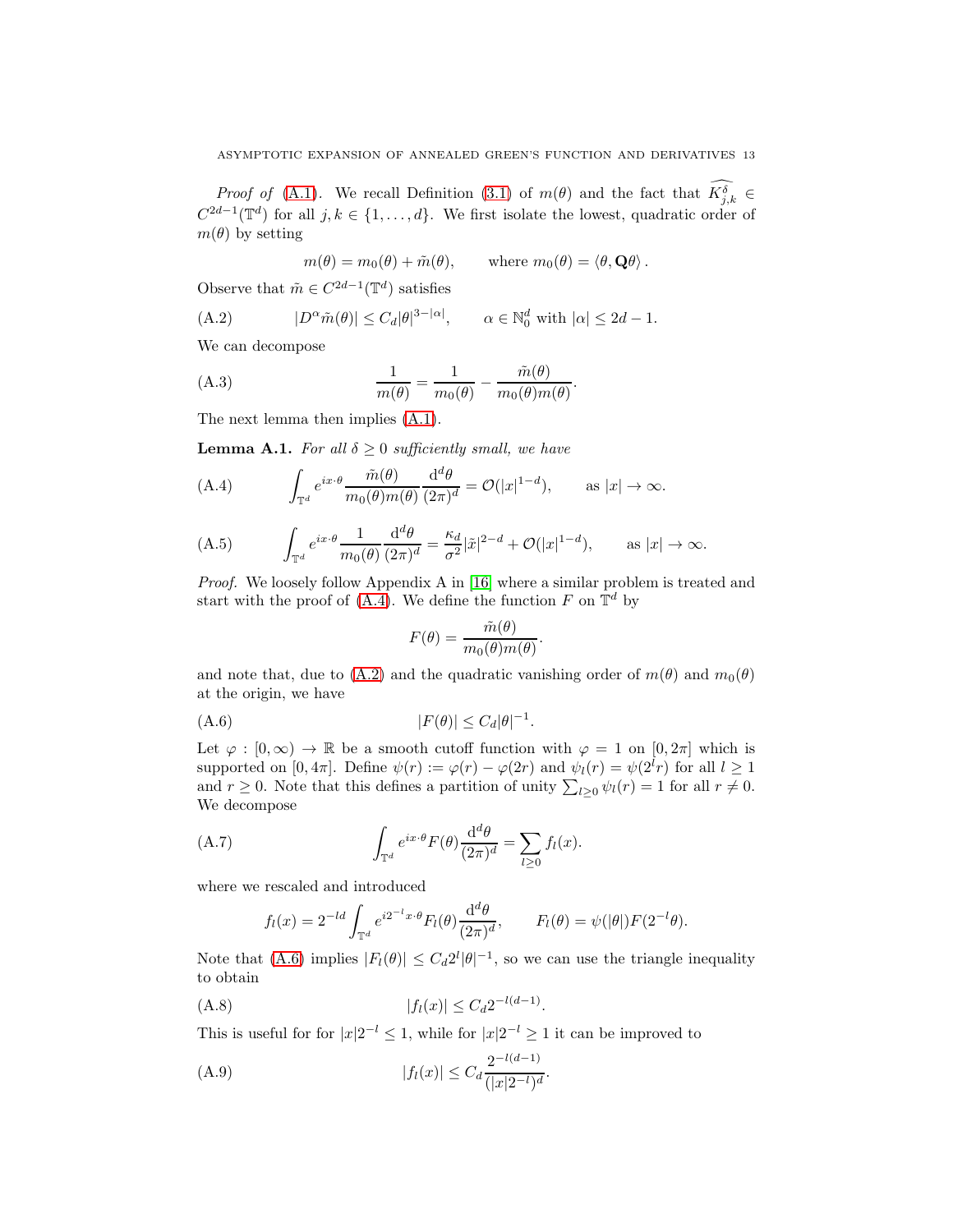To prove [\(A.9\)](#page-12-3), we assume without loss of generality that  $|x_1| = \max_{1 \leq i \leq d} |x_i|$  and use d-fold integration by parts to write

<span id="page-13-10"></span>(A.10) 
$$
f_l(x) = i^d \frac{2^{-ld}}{(x_1 2^{-l})^d} \int_{\mathbb{T}^d} e^{i 2^{-l} x \cdot \theta} \partial_{\theta_1}^d F_l(\theta) \frac{d^d \theta}{(2\pi)^d}.
$$

Next, we observe that  $(A.2)$  and the quadratic behavior of both  $m_0$  and m at the origin yield that  $\|\partial_{\theta_1}^d F_l\|_{\infty} \leq C_d 2^{-l(d-1)}$ ; compare Lemma A.1 in [\[16\]](#page-14-4). Applying this bound to  $(A.10)$  yields  $(A.9)$ .

We use [\(A.8\)](#page-12-4) and [\(A.9\)](#page-12-3) and bound the resulting geometric series to find

$$
\sum_{l\geq 0} |f_l(x)| \leq C_d \sum_{l\geq \log_2 |x|} 2^{-l(d-1)} + C_d \sum_{0 \leq l \leq \log_2 |x|} \frac{2^{-l(d-1)}}{(|x|2^{-l})^d} \leq C_d |x|^{1-d}.
$$

−l(d−1)

In view of  $(A.7)$ , this proves  $(A.4)$ .

Next, we turn to the proof of  $(A.5)$ . By Proposition [2.4,](#page-3-5) the matrix  $Q$  is symmetric and positive definite. Hence, by a change of variables,

$$
\int_{\mathbb{T}^d} e^{ix\cdot\theta} \frac{1}{m_0(\theta)} \frac{\mathrm{d}^d \theta}{(2\pi)^d} = \sigma^{-d} \int_{\mathbb{T}^d} e^{i(\mathbf{Q}^{-1/2}x)\cdot\theta} \frac{1}{|\theta|^2} \frac{\mathrm{d}^d \theta}{(2\pi)^d}.
$$

For the volume element, we used that  $\det(\mathbf{Q}^{1/2}) = (\det \mathbf{Q})^{1/2} = \sigma^d$  since **Q** is symmetric. By applying  $(A.4)$  with  $\delta = 0$ , we obtain

$$
\int_{\mathbb{T}^d} e^{i\mathbf{Q}^{-1/2}x\cdot\theta} \frac{1}{|\theta|^2} \frac{\mathrm{d}^d\theta}{(2\pi)^d} = \int_{\mathbb{T}^d} e^{i\mathbf{Q}^{-1/2}x\cdot\theta} \frac{1}{2\sum_{j=1}^d (1-\cos\theta_j)} \frac{\mathrm{d}^d\theta}{(2\pi)^d} + \mathcal{O}(|x|^{1-d}).
$$

We recognize the first integral as the Green's function of the free Laplacian on  $\mathbb{Z}^d$  evaluated at the point  $\mathbf{Q}^{-1/2}x$ . The standard asymptotic formula for the free Laplacian gives

$$
\int_{\mathbb{T}^d} e^{ix\cdot\theta} \frac{1}{m_0(\theta)} \frac{\mathrm{d}^d\theta}{(2\pi)^d} = \frac{\kappa_d}{\sigma^d} |\mathbf{Q}^{-1/2}x|^{2-d} + \mathcal{O}(|x|^{1-d}) = \frac{\kappa_d}{\sigma^2} |\tilde{x}|^{2-d} + \mathcal{O}(|x|^{1-d}).
$$

This proves [\(A.5\)](#page-12-6) and thus Lemma [A.1.](#page-12-7)

$$
\Box
$$

## **REFERENCES**

- <span id="page-13-1"></span>1. S. Armstrong, T. Kuusi, and J.-C. Mourrat, The additive structure of elliptic homogenization Invent. Math. 208 (2017), no. 3, 999-1154
- <span id="page-13-2"></span>2. S. Armstrong, T. Kuusi, and J.-C. Mourrat, Quantitative stochastic homogenization and largescale regularity, 352 (2019), Grundlehren der Mathematischen Wissenschaften [Fundamental Principles of Mathematical Sciences], Springer
- <span id="page-13-3"></span>3. P. Bella, A. Giunti, F. Otto, Quantitative stochastic homogenization : local control of homogenization error through corrector, In: Mathematics and materials / Mark J. Bowick... (eds.) Providence, RI : American mathematical society, 2017, 301-327
- <span id="page-13-4"></span><span id="page-13-0"></span>4. J. Bourgain, On a homogenization problem, J. Stat. Phys. 172 (2018), no. 2, 314–320
- 5. E. De Giorgi, Sulla differenziabilità e l'analiticità delle estremali degli integrali multipli regolari, Mem. Accad. Sci. Torino. Cl. Sci. Fis. Mat. Nat. 3 (1957), 25–43
- <span id="page-13-8"></span>6. T. Delmotte and J.-D. Deuschel, On estimating the derivatives of symmetric diffusions in stationary random environment, with applications to  $\nabla \phi$  interface model, Probab. Theory Relat. Fields, 133 (2005), no. 3, 358–390
- <span id="page-13-9"></span><span id="page-13-6"></span>7. W.F. Donoghue, Jr., Monotone Matrix Functions and Analytic Continuation, Springer (1974)
- 8. M. Duerinckx, Non-perturbative approach to the Bourgain-Spencer conjecture in stochastic homogenization, [arXiv:2102.06319](http://arxiv.org/abs/2102.06319) [math.AP]
- <span id="page-13-5"></span>9. M. Duerinckx, A. Gloria, and M. Lemm, A remark on a surprising result by Bourgain in homogenization, Comm. Part. Diff. Eq. 44 (2019), no. 12, 1345-1357.
- <span id="page-13-7"></span>10. M. Duerinckx, M. Lemm, F. Pagano, in preparation.